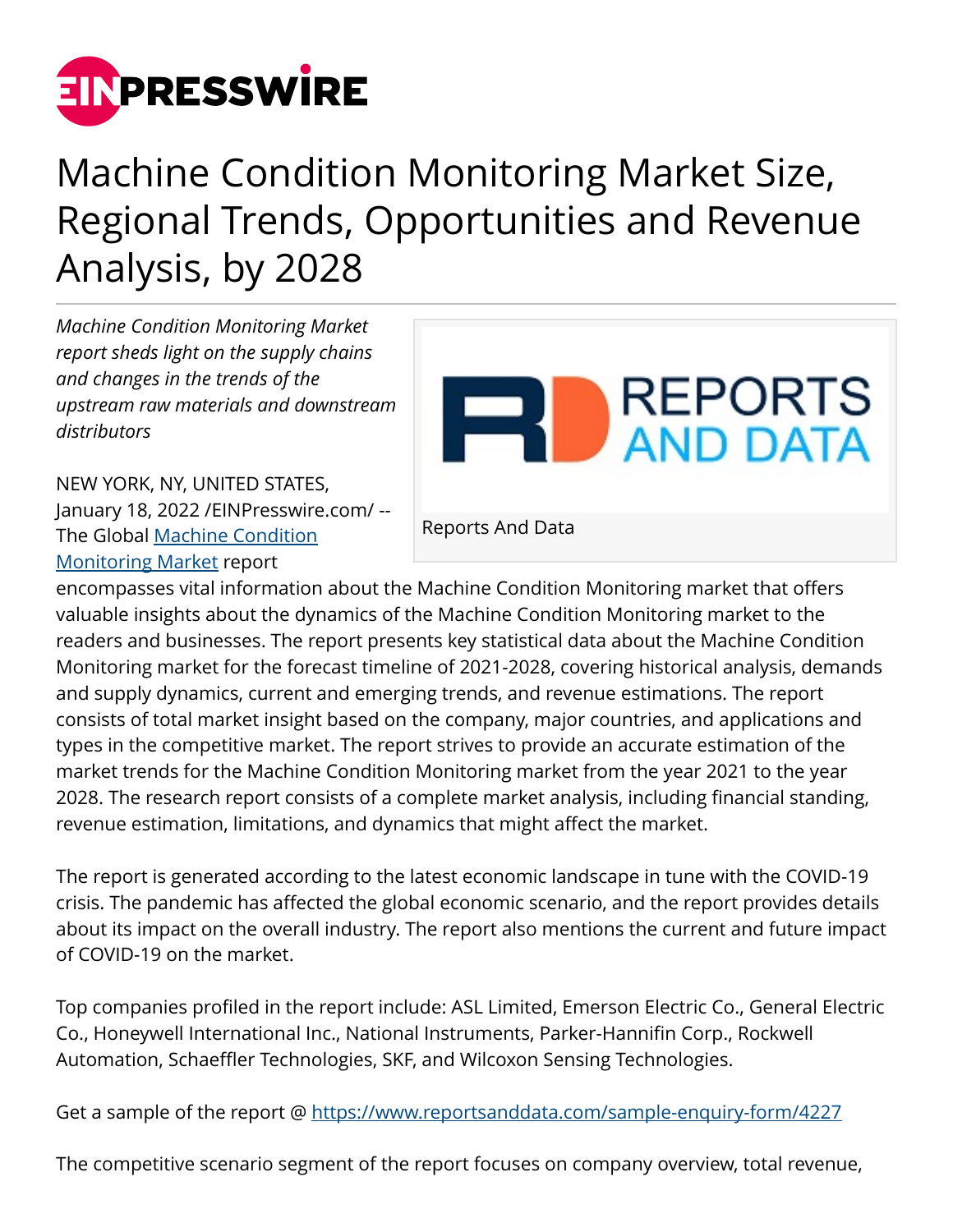market potential, market share, growth rate, global presence, estimated revenue, products and services offered, and business strategies adopted. Significant players operating in the global Machine Condition Monitoring market are evaluated by considering market share, growth rate, revenue share, and product markets. The report focuses on a detailed explanation of competition, market growth size, margins, market shares, revenue estimation, business strategies and opportunities, mergers and acquisitions, sales, industry insights, and key factors.

## Market Overview:

The manufacturing and construction industry has rapidly grown in terms of revenue in the recent years and is expected to register robust revenue growth throughout the forecast period. Factors such as technological advancements in manufacturing techniques and rapid urbanization and industrialization are boosting market revenue growth. Moreover, there has been a sudden rise in the demand for smart buildings and smart homes and consumers are inclining towards green energy and eco-friendly construction activities due to rising environmental concerns. These factors along with latest trend for redevelopment and advanced flooring for aesthetic look and increasing adoption of automation across the globe are fueling market growth. In addition, government schemes and increasing investments to develop enhanced products is expected to open favorable growth opportunities going ahead.

By Monitoring Technique (Revenue, USD Billion; 2018 – 2028)

- • Vibration Monitoring
- Thermography
- • Oil Analysis
- • Corrosion Monitoring
- • Ultrasound Emission
- • Motor Current Analysis

By Deployment Type (Revenue, USD Billion; 2018 – 2028)

• On-Premises • Cloud-based

By Monitoring Process (Revenue, USD Billion; 2018 – 2028)

• Online Condition Monitoring • Portable Condition Monitoring

By Offering (Revenue, USD Billion; 2018 – 2028)

• Hardware o Vibration & Infrared Sensors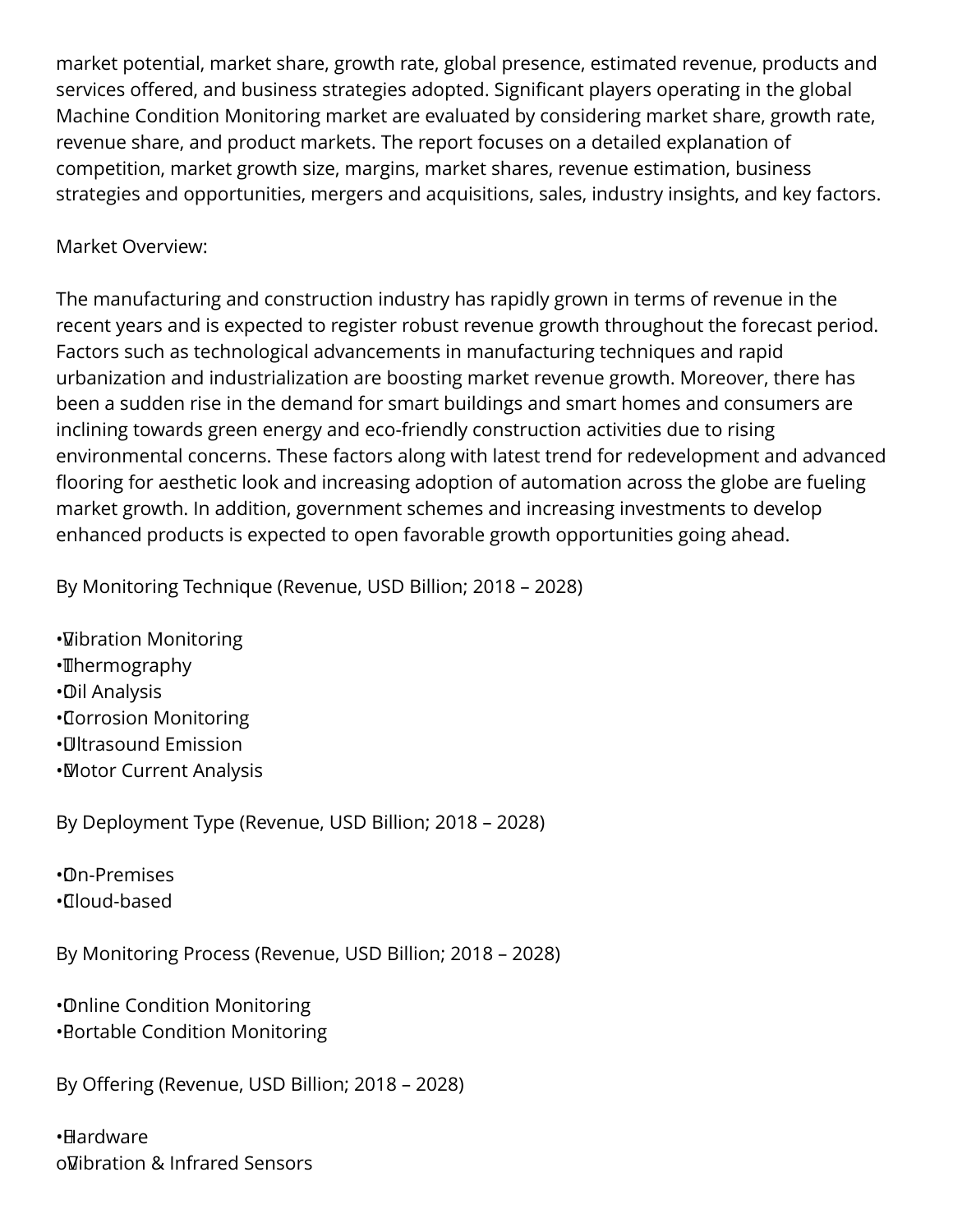o Ultrasound Detectors o Spectrum Analyzers o Corrosion Probes o Others • Software o Data Integration o Order Tracking Analysis o Others

By End Use Industry (Revenue, USD Billion; 2018 – 2028)

• Aerospace & Defense • Oil & Gas • Power Generation • Food & Beverage • Manufacturing • Automotive • Others

Browse Complete Report "Machine Condition Monitoring Market" @ <https://www.reportsanddata.com/report-detail/machine-condition-monitoring-market>

The research study includes an in-depth analysis of the market using advanced research methodologies such as SWOT analysis and Porter's Five Forces analysis. The report further explores the key business players along with their in-depth profiling, product portfolio, and strategic business decisions. The report has been formulated through extensive primary and secondary research and further validated by analysts, industry experts, and market professionals. The report also sheds light on the recent mergers and acquisitions, joint ventures, collaborations, partnerships, and product launches, among others.

Regional analysis covers assessment of import/export, production and consumption ratio, supply and demand, cost, price, estimated revenue and gross margins, and presence of key players in the region. The report also offers insights about revenue growth, market size, market share, technological advancements, and presence of key players in each region.

Request Customization of the report @ [https://www.reportsanddata.com/request-customization](https://www.reportsanddata.com/request-customization-form/4227)[form/4227](https://www.reportsanddata.com/request-customization-form/4227)

Regional Bifurcation of the Machine Condition Monitoring Market Includes:

• North America (U.S., Canada, Mexico)

• Europe (U.K., Italy, Germany, France, Rest of Europe)

• Asia Pacific (India, Japan, China, South Korea, Australia, Rest of APAC)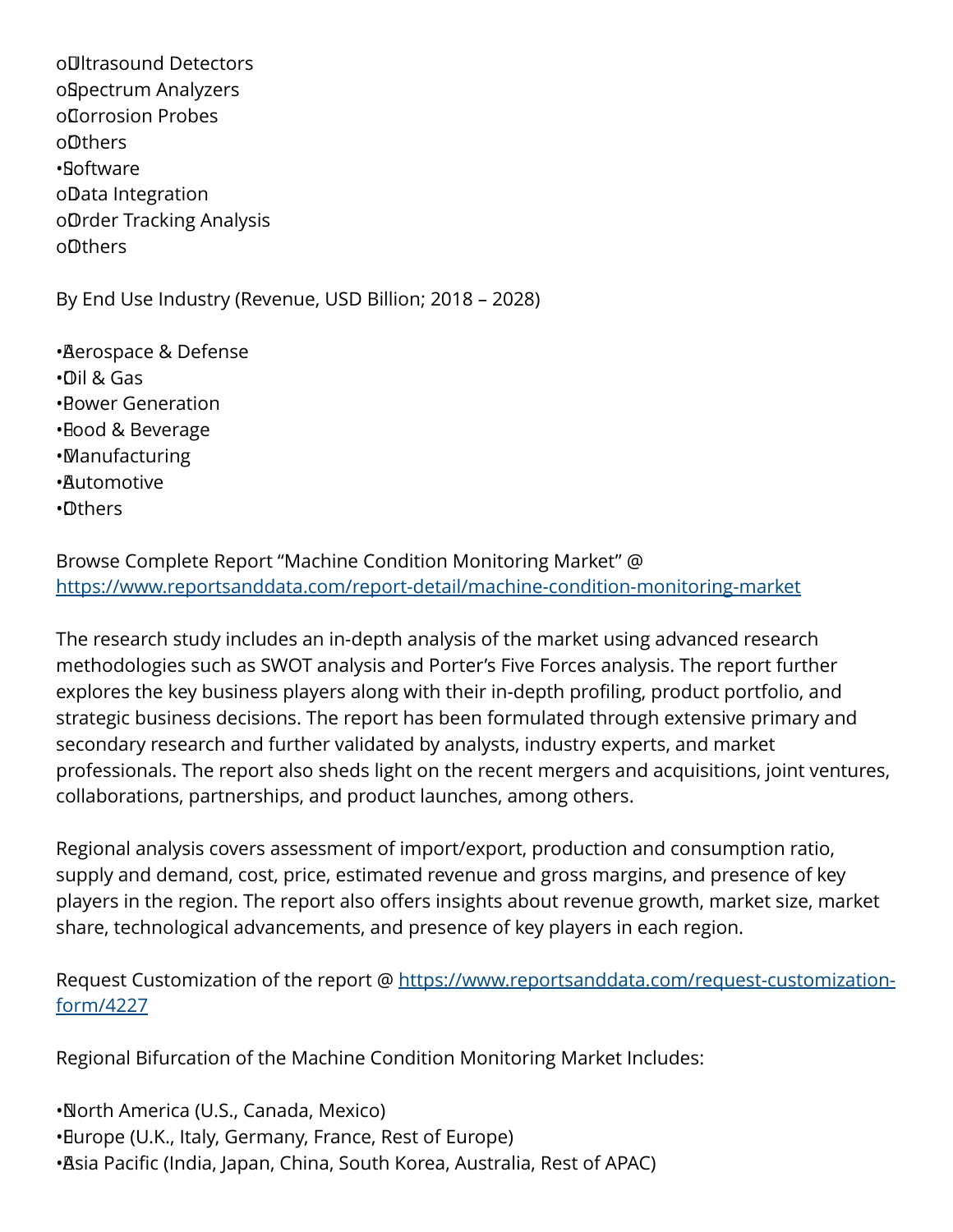• Latin America (Chile, Brazil, Argentina, Rest of Latin America) • Middle East & Africa (Saudi Arabia, U.A.E., South Africa, Rest of MEA)

Thank you for reading our report. For additional information on customization of the report, connect with us and we will make sure you get a report tailored to meet your needs.

Browse Our Related Reports:

Hybrid Valve Market Demand - [https://www.reportsanddata.com/report-detail/hybrid-valve](https://www.reportsanddata.com/report-detail/hybrid-valve-market)[market](https://www.reportsanddata.com/report-detail/hybrid-valve-market)

Fiber Reinforced Plastic (FRP) Vessels Market Size - [https://www.reportsanddata.com/report](https://www.reportsanddata.com/report-detail/fiber-reinforced-plastic-vessels-market)[detail/fiber-reinforced-plastic-vessels-market](https://www.reportsanddata.com/report-detail/fiber-reinforced-plastic-vessels-market)

Wood Grapples Market Share - [https://www.reportsanddata.com/report-detail/wood-grapples](https://www.reportsanddata.com/report-detail/wood-grapples-market)[market](https://www.reportsanddata.com/report-detail/wood-grapples-market)

Log Loaders Market Growth - [https://www.reportsanddata.com/report-detail/log-loaders](https://www.reportsanddata.com/report-detail/log-loaders-market)[market](https://www.reportsanddata.com/report-detail/log-loaders-market)

Engineering Design Service (EA) Market Analysis - [https://www.reportsanddata.com/report](https://www.reportsanddata.com/report-detail/engineering-design-service-market)[detail/engineering-design-service-market](https://www.reportsanddata.com/report-detail/engineering-design-service-market)

About Us:

Reports and Data is a market research and consulting company that provides syndicated research reports, customized research reports, and consulting services. Our solutions purely focus on your purpose to locate, target and analyze consumer behavior shifts across demographics, across industries and help client's make a smarter business decision. We offer market intelligence studies ensuring relevant and fact-based research across a multiple industries including Healthcare, Technology, Chemicals, Power and Energy. We consistently update our research offerings to ensure our clients are aware about the latest trends existent in the market.

Tushar Rajput Reports and Data + 12127101370 [email us here](http://www.einpresswire.com/contact_author/3290366) Visit us on social media: [Facebook](https://www.facebook.com/reportsanddata) **[Twitter](https://twitter.com/reportsanddata)** [LinkedIn](https://www.linkedin.com/company/reports-n-data/)